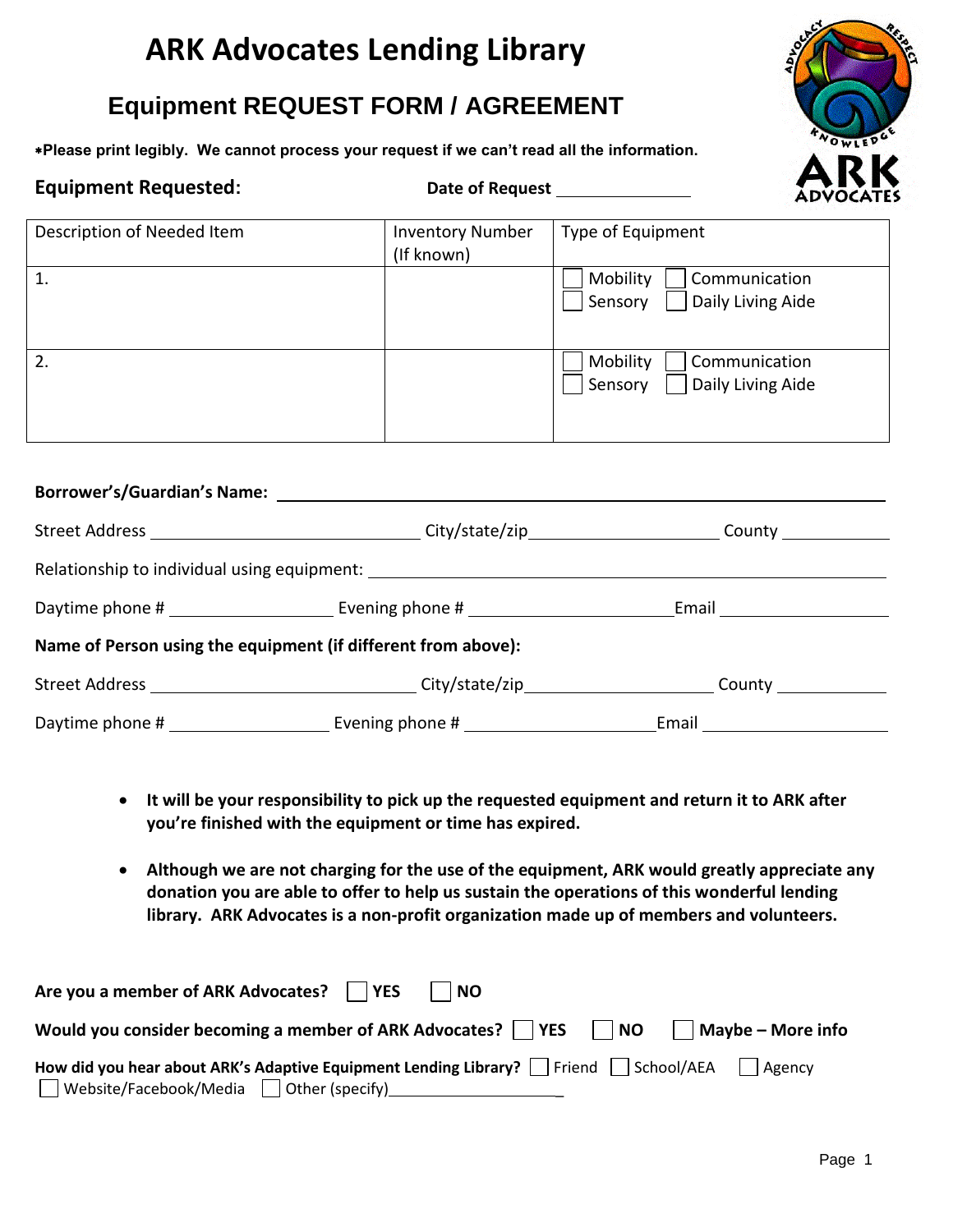#### **BORROWER/GUARDIAN'S RESPONSIBILITY AND LIABILITY STATEMENTS**

**Please read and sign BOTH the "Borrower/Guardian Responsibility and Liability" and the "Disclaimer and Waiver of Liability" statements on pages 2 and 3. The person borrowing the equipment is considered to be the person responsible for the equipment and should sign the forms.**

#### **BORROWER/GUARDIAN'S RESPONSIBILITY AND LIABILITY**

I understand and agree that I am responsible for proper handling and use of the equipment.

I am responsible for returning all components to ARK Advocates Adaptive Equipment Lending Library. I must call ARK Advocates at 563-556-1785 **immediately** if there are any concerns with the equipment.

In the case of loss of equipment or components, I may be held financially liable. In the event of loss, I will contact ARK Advocates at 563-556-1785.

In the case of theft, I will not be held responsible, as long as I immediately report the incident to the police and provide a copy of the police report to ARK Advocates.

I understand it is illegal to copy or distribute any software loaned through ARK Advocates Adaptive Equipment Lending Library. Upon completion of the loan period, if I have loaded borrowed software on my computer, I will remove it.

Failure to comply with these responsibilities will result in loss of future access to the ARK Advocates Adaptive Equipment Lending Library, in addition to applicable financial liability.

Signature of Borrower/Guardian Date

Print Name Phone

 $\overline{a}$ 

 $\overline{a}$ 

**Return your completed request form and a copy of your Driver's license/Photo ID to,**

Mail**: ARK Advocates PO Box 3024 Dubuque, Iowa 52004**

Email**: [akrause@arkadvocates.org](mailto:akrause@arkadvocates.org)**

FAX**: TBD**

### BEFORE YOU SUBMIT YOUR LOAN REQUEST**:**

- **Did you agree with the waivers and responsibilities? You will be expected to sign these documents upon pick up of equipment if you email your application.**
- **Did you provide a copy of your driver's license/photo ID?**